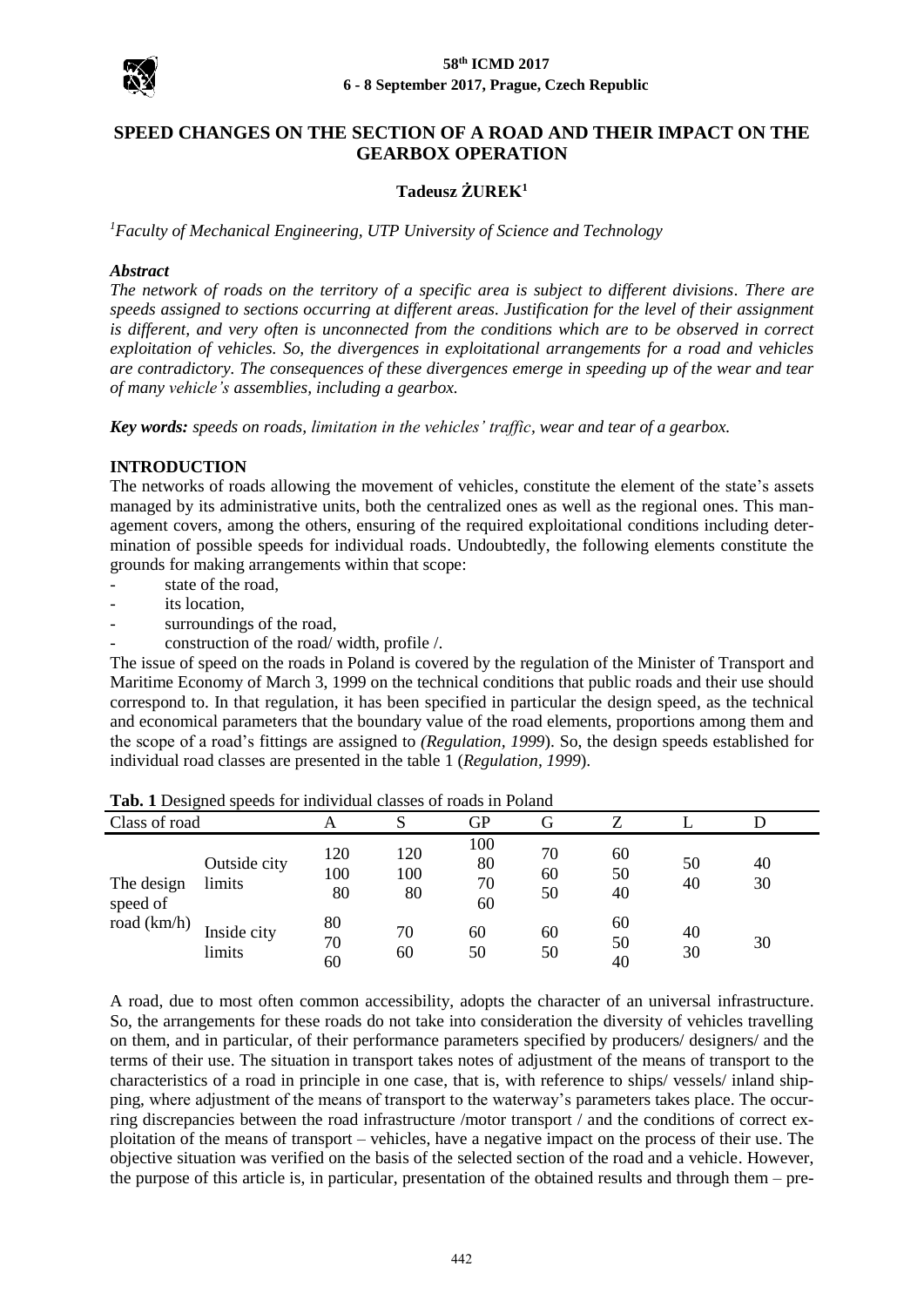

senting of paradoxical and inconsistent operational solutions anticipated and realized for roads and vehicles. The made findings point at absurdity in roads administrators proceeding with reference to the implemented speed limits.

# **MATERIALS AND METHODS**

The route of the national road no 80, connects among the others the cities Bydgoszcz – Toruń and remains in its part in the network of municipal streets of both the cities. The course of the road comprises the places: Pawłówek – Bydgoszcz – Fordon – Toruń – Lubicz Dolny and amounts to 66,0 km. For the findings, within the frames of the conducted studies, there was taken into consideration the section connecting both the cities between the central points determined to be the head offices of the Polish Post. So, the subject study was started by the head office of Polish Post at Jagiellońska 6 st. in Bydgoszcz. For the studies – findings, there was used the vehicle make Skoda model Octavia version Elegance. The vehicle is characterised by the following data:

- year of production  $-2010$ ,
- cylinder capacity 1798 cm3
- power 160 KM/118 kW
- odometer reading 27553 km
- volume of fuel in the tank full.

Selection of the vehicle for the studies results from the fact, that both the brand names as well as the model, dominate among the vehicles exploited on Polish roads.

That vehicle had a valid periodical vehicle technical inspection conducted at the Motor Vehicle Diagnostic Station /PSKP/, lately conducted on May 17, 2017 / according to the provisions in force valid for the period of one year /. That vehicle has also undergone the inspection and servicing activities that should be performed every two years were conducted by the authorised service station on June 28, 2016. Pressure in the vehicle's wheels was controlled on the day preceding the inspection, and according to the producer's recommendations it was written down on the filler's cover.

The test was conducted on May 26, 2017. It was a sunny day, no precipitations, dry surface. At the moment of the test's commencement, that is at 6.07 the temperature was 12 °C and was determined on the basis of the indications of the sensor presented at the display. In order to determine the total distance as well as the distance of individual sections of the road, there was used the correctly functioning daily vehicle's odometer.

The test was started at 6.07 by the head office of Polish Post at Jagiellońska 6 st. in Bydgoszcz. The time for the findings was to allow for easy vehicle's drive in the conditions of average traffic.

Carrying out of the findings was completed at 7.03 by the head office of Polish Post in Toruń at Piekary 26 st. Along the whole route there were no disruptions and the weather conditions remained unchanged. The outside temperature at the moment of the tests' completion amounted to 13,5 °C. The odometer reading confirmed travelling the distance of 46,8 km. Because of the traffic limitation on the Staromiejski market, the test was completed at Piekary street. The passage was realized as the drive in easy traffic in accordance with the road safety procedures and occurring limitations. The course of the tests at the time of passage, that also means that the made findings were documented on a current basis in the prepared reports. At the time of the tests certain inconsistencies in determining speed for the subject section of the road by that road's administrator were found. However, it had no impact on the made findings.

### **RESULTS AND DISCUSSION**

At the time of the values' testing – parts of the section together with speeds assigned to them, describing thereby the changes in the vehicle's driving are presented in the table 2. In the table below, the division of the whole road's section into the municipal and rural areas is presented.

| No. |          | Areas covered by Kilometer of road Speed limit |        | Distance of limita- |
|-----|----------|------------------------------------------------|--------|---------------------|
|     | findings | $from - to$                                    | (km/h) | tion(m)             |
|     |          |                                                |        |                     |
|     |          | $0.0 - 1.0$                                    | 50     | 1000                |

**Tab. 2** List of the results of the test divided by areas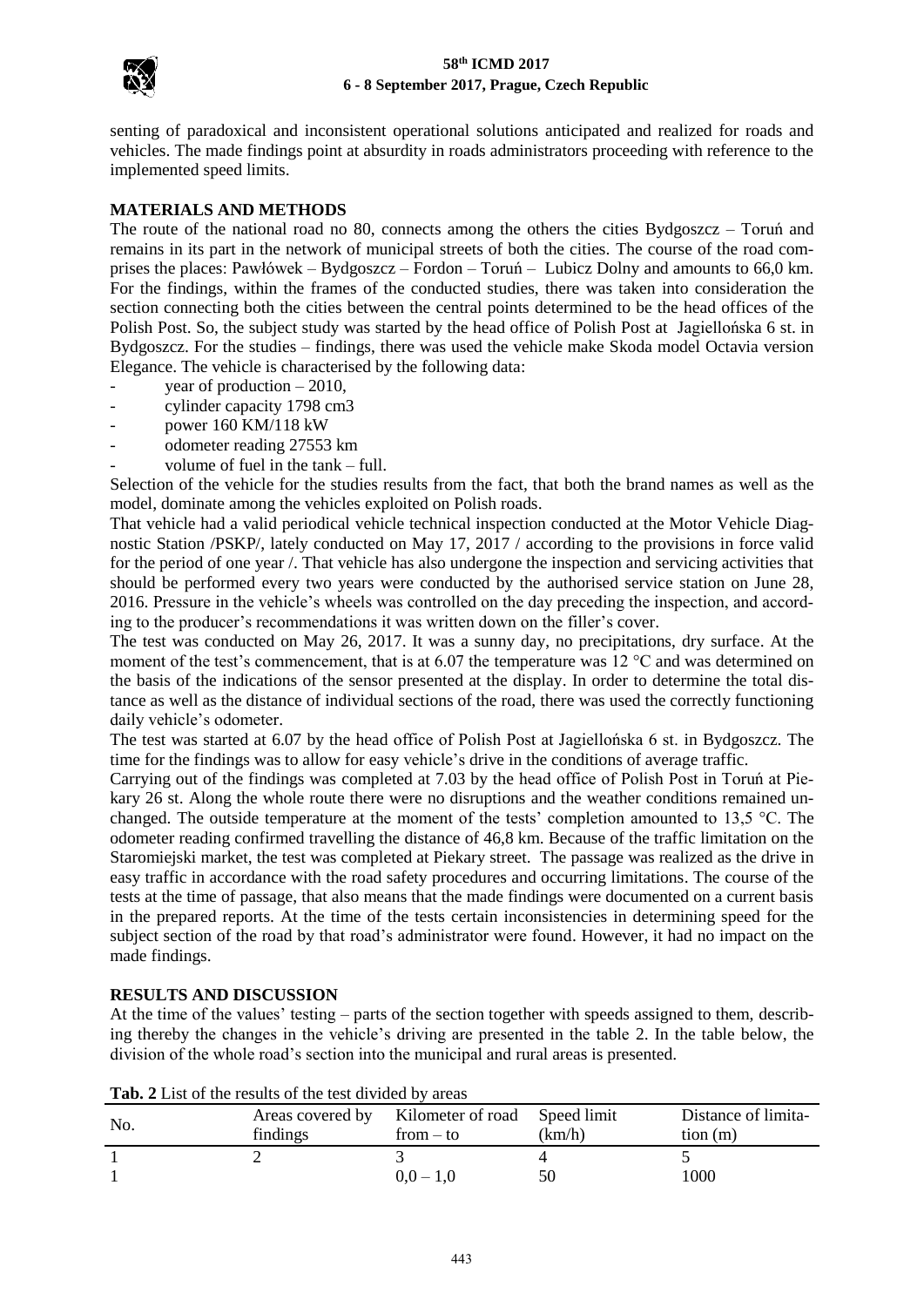

| $\overline{\mathbf{c}}$ |                    | $1,0-1,1$     | 40 | 100   |
|-------------------------|--------------------|---------------|----|-------|
| 3                       |                    | $1,1-3,9$     | 50 | 2800  |
| $\overline{4}$          |                    | $3,9-4,8$     | 30 | 900   |
| 5                       |                    | $4,8 - 6,6$   | 50 | 1800  |
| 6                       |                    | $6,6 - 9,2$   | 70 | 2600  |
| 7                       |                    | $9,2 - 9,5$   | 50 | 300   |
| $8\,$                   |                    | $9,5 - 10,1$  | 70 | 600   |
| 9                       |                    | $10,1 - 10,2$ | 50 | 100   |
| 10                      |                    | $10,2 - 10,3$ | 30 | 100   |
| 11                      |                    | $10,3 - 10,8$ | 50 | 500   |
| 12                      |                    | $10,8 - 11,7$ | 40 | 900   |
|                         | Total municipal in |               |    |       |
|                         | Bydgoszcz          |               |    | 11700 |
| 13                      |                    | $11,7 - 13,8$ | 70 | 2100  |
| 14                      |                    | $13,8 - 14,4$ | 90 | 600   |
| 15                      |                    | $14,4 - 14,6$ | 70 | 200   |
| 16                      |                    | $14,6 - 18,4$ | 90 | 3800  |
| 17                      |                    | $18,4 - 18,9$ | 70 | 500   |
| 18                      |                    | $18,9 - 20,2$ | 50 | 1300  |
| 19                      |                    | $20,2 - 24,6$ | 90 | 4400  |
| 20                      |                    | $24,6 - 24,9$ | 70 | 300   |
| 21                      |                    | $24,9 - 26,0$ | 50 | 1100  |
| 22                      |                    | $26,0-32,1$   | 90 | 6100  |
| 23                      |                    | $32,1 - 32,8$ | 70 | 700   |
| 24                      |                    | $32,8 - 32,9$ | 50 | 100   |
| 25                      |                    | $32,9 - 36,8$ | 70 | 3900  |
| 26                      |                    | $36,8 - 37,7$ | 50 | 900   |
| 27                      |                    | $37,7 - 38,1$ | 90 | 400   |
| 28                      |                    | $38,1 - 38,9$ | 70 | 800   |
| 29                      |                    | $38,9 - 39,0$ | 50 | 100   |
| 30                      |                    | $39,0 - 39,1$ | 70 | 100   |
| 31                      |                    | $39,1 - 39,8$ | 90 | 700   |
|                         | Total rural        |               |    | 28100 |
| 32                      |                    | $39,8 - 40,9$ | 50 | 1100  |
| 33                      |                    | $40,9 - 43,6$ | 70 | 2700  |
| 34                      |                    | $43,6 - 46,6$ | 50 | 3000  |
| 35                      |                    | $46,6 - 46,8$ | 30 | 200   |
|                         | Total municipal in |               |    | 7000  |
|                         | Torun              |               |    |       |
| 36                      | Total              | 46,8          | X  | 46800 |
|                         |                    |               |    |       |

The layout of the occurring speeds falling on individual sections occurring in the measurement order is presented on the graph 1. In particular also the presentation of "jumps" in speeds has also been taken into consideration in it. The average speed of the vehicle classified to be technical and reached at the time of the test amounted to below 50 km/h.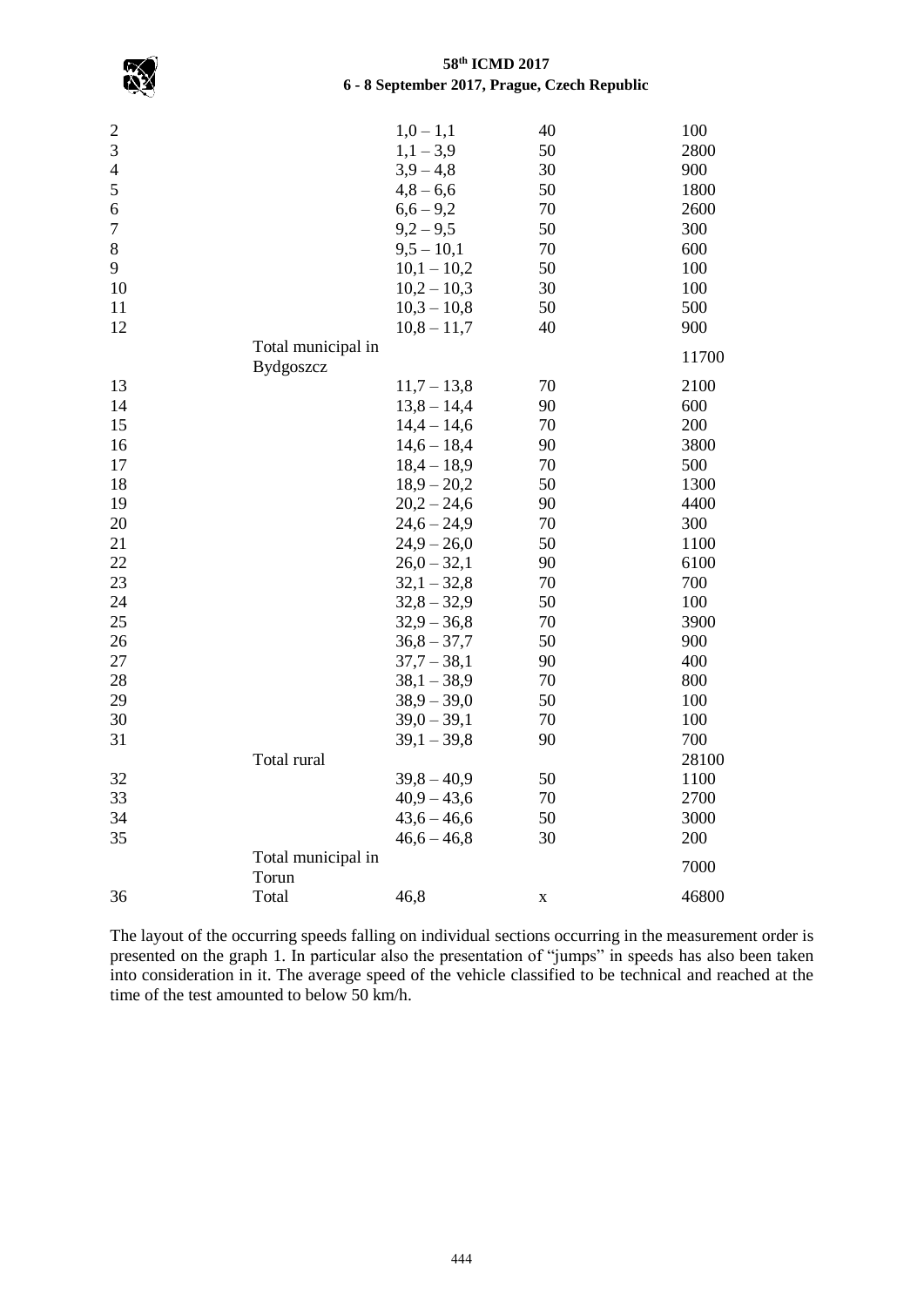

prędkość

### **58th ICMD 2017 6 - 8 September 2017, Prague, Czech Republic**



**Fig. 1** Speeds falling on individual sections of a road

It results from the above graph, to what extend the gearbox is used for performance of brakings and speedings. Easy driving also does not occur outside the built-up area, on the section of which there are speed limits covering only 100 running meters of the road.

From the presented by the producer graphical information, in the factory's manual concerning economical change of gears it results, that their transmission should cover the ranges: (Manual 2010)

- on gear II from 15 to 50 km/h
- on gear III from 30 to 62 km/h
- on gear IV from 45 to 80 km/h
- on gear V from 50 to 102 km/h
- on gear IV from 58 to 110 km/h.

The maximum speed has been determined to amount to 223 km/h (Schwarz, 2010).

Higher gear should be switched on at the engine speed of about 2000 to 2500 revolutions per minute. "Early" switching on a higher gear is an effective manner of fuel's saving. Reaching the top of the engine speed's range on gear results in unnecessary fuel consumption. The highest consumption of fuel is on the first gear, the lowest one on the fifth or the sixth gear. The farsighted and economical mode of driving makes it possible to reduce easily the fuel consumption for  $10 - 15$  %. (Manual 2010) Optimizing the manufacturer's instructions included in the manual and concerning the use of the gearbox's transmissions, increase of the output speed for each of them was made by half of the areas of the ranges determined for them. Taking the above into account it may be assumed, that the gears should have been changed having reached the speeds and respectively:

- from II to III at  $32.5 \text{ km/h}$ ,
- from III to IV at  $46.0 \text{ km/h}$ .
- from IV to V at  $62.5$  km/h,
- from V to VI at  $84.0 \text{ km/h}$ .

Gearbox transmissions, according to the Extract from the homologation certificate are the following: (Extract from the homologation, 2010)

| $-I$ gear $-3,778$   | - III gear $-1,455$  | $-V$ gear $-0.875$    |
|----------------------|----------------------|-----------------------|
| $-$ II gear $-2,063$ | $-$ IV gear $-1,107$ | $-VI$ gear $-0,725$ . |

It results from the above, that the speeds determined with limits may be reached respectively:

- 30 km/h on the second gear,
- $-$  40 km/h on the third gear,
- $-$  50 km/h on the fourth gear,
- $70 \text{ km/h}$  on the fifth gear,
- $90 \text{ km/h}$  on the sixth gear.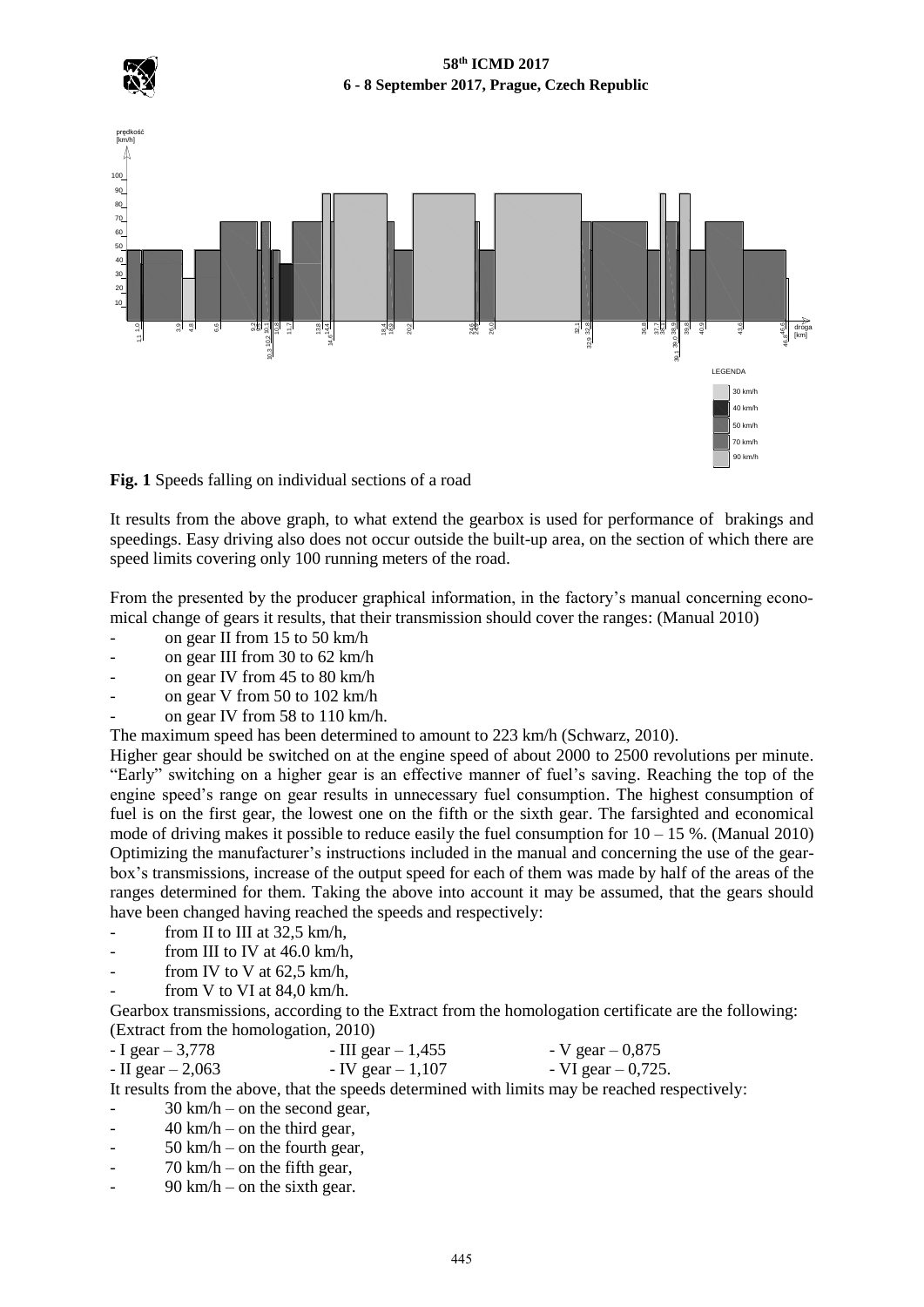

The scale of the gearbox transmissions and its use on the tested section is presented in the table 3.

| Lp.            | Speed in occurring<br>limits km/h | Used gear | Road travelled in<br>the speed limit in<br>km | Structure of use of<br>the gearbox transmi-<br>sions in % |
|----------------|-----------------------------------|-----------|-----------------------------------------------|-----------------------------------------------------------|
|                |                                   |           |                                               |                                                           |
|                | 30                                | П         | 1,2                                           | 2,56                                                      |
| 2              | 40                                | Ш         | 1,0                                           | 2,14                                                      |
| 3              | 50                                | IV        | 14,1                                          | 30,13                                                     |
| $\overline{4}$ | 70                                |           | 14,5                                          | 30,98                                                     |
|                | 90                                | VI        | 16,0                                          | 34,19                                                     |
| 6              | X                                 | X         | 46,8                                          | 100,00                                                    |

**Tab. 3** The ranges of use of gearbox transmissions on the covered section of the road

It results from the above, that only on the section covering in total 16,0 km the speed anticipated for the national road, that is 90 km/h was used. The degree of use of the gearbox transmissions is graphically presented on the graph 2.







The part of the section of the road visible on the graph, travelled with the speed of 50 km/h should be considered incorrect from the point of correct passenger vehicle's exploitation, and this on account of the fact that the average at prosent for them possibility of travelling amounts to approx. 200 km/h.

# **CONCLUSIONS**

The vehicle used for the tests has a manual gearbox having six transmissions/ six gears. The first of them, pursuant to the instructions of the producer included in the manual, is to be used at the time of starting and travelling the distance equal to the vehicle's length. and to Pierwszy z nich zgodnie ze wskazaniem producenta zawartym w instrukcji obsługi użyty ma być do ruszenia i pokonania odległości równej długości pojazdu. Then the remaining gears are used depending on conditions. Observing by a driver of the rule, that higher gears should be used what is connected with economy of drive referred to fuel consumption and the progressing degree of an engine's wearing out is a common recommendation. Considering the above as the exploitational conditioning concerning the vehicle transmitted a driver/ user/ it may be assumed, that there occurs a considerable divergence between